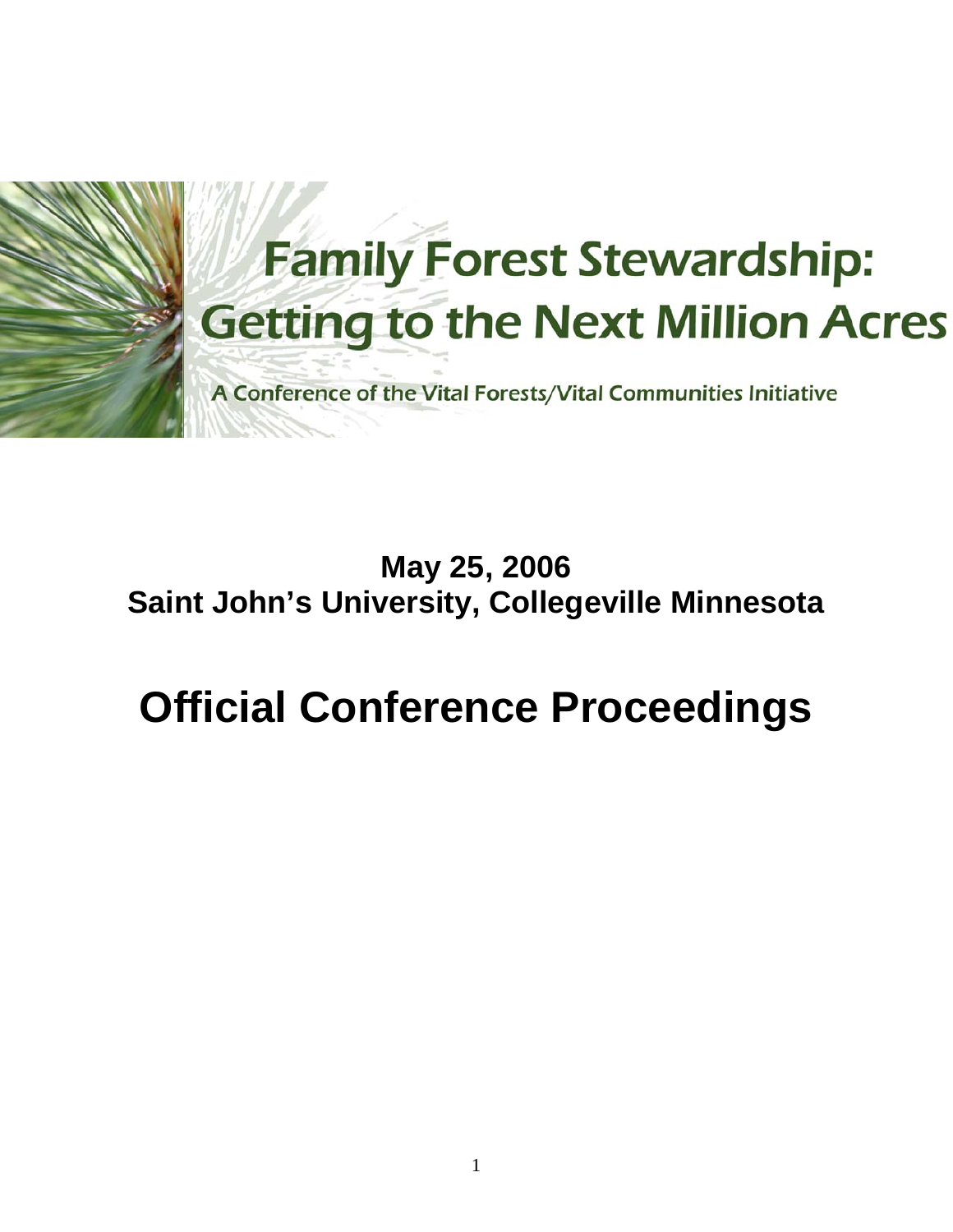#### **Family Forest Stewardship: Getting to the Next Million Acres**  A conference of the Vital Forests/Vital Communities Initiative **May 25, 2006**

**Saint John's University, Collegeville Minnesota** 

## **Official Conference Proceedings**

On May 25, 2006, over 70 family forest land owners, forestry professionals, policy makers and forest lovers met at Saint John's University to discuss efforts to foster and encourage sustainable forestry practices among family forest owners. *Conference participants achieved consensus on a strategic vision and action plan to increase the number of acres of family forest land with Forest Stewardship Management Plans from 1.3 million today to 2.3 million by 2015.*

The conference was sponsored by the Foundation's Vital Forest/Vital Communities Initiative, part of Blandin Foundation's commitment to fostering economically vital communities. Vital Forests/Vital Communities aims to increase the competitiveness of Minnesota's forest-based industry, improve the quality and sustainability of our forest resource and improve the economic vitality of Minnesota's forestdependent communities. The Initiative is aligned with the Foundation's broader mission – to strengthen rural Minnesota communities, especially the Grand Rapids area - because the health of the forests and forest-based businesses directly affects rural communities. The conference's focus on family forest stewardship is in service to the **Vital Forests/Vital Communities Initiative's** objective to increase the [number of acres of family forestland being actively and sustainably managed.](http://www.blandinfoundation.org/html/public_vital.cfm) **Click here to view a complete list of Initiative objectives**.

#### **Rationale for the conference**

The context in which the conference sought to increase the number of acres of family forest land under sustainable management includes:

- Complex ownership patterns
- Reduced harvest levels on the federal forests, resulting in increased pressure to manage forests for wood and fiber production on fewer acres
- Demographic trends accelerating changing patterns of forest ownership
- Forest fragmentation and increasing demands on the state's forest resources and public forest management infrastructure.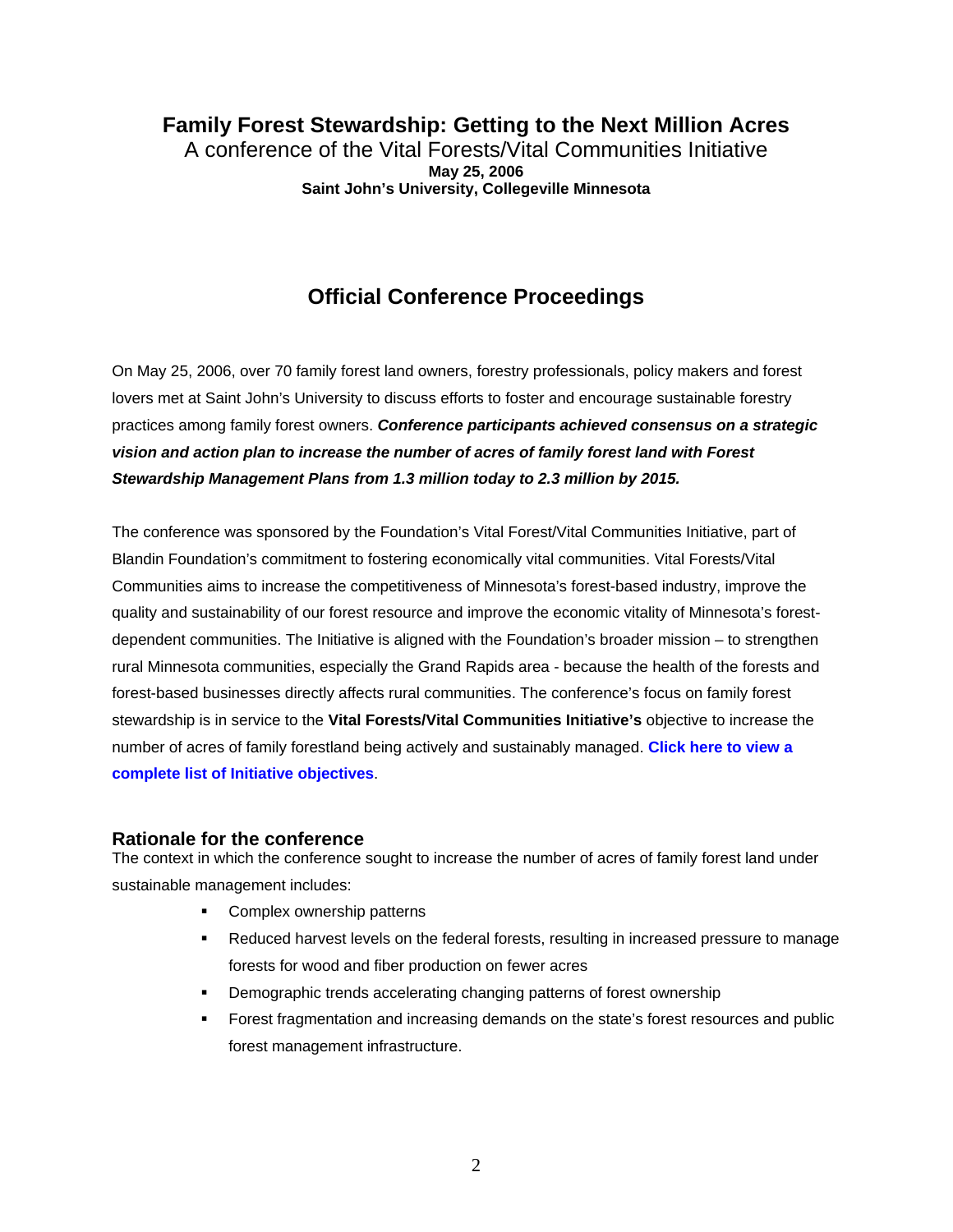Privately owned forests are the state's largest source of timber, supplying over 50 percent of the state's annual harvest. Over 200,000 individuals, families and other non-industrial owners hold slightly more than three-fourths of the state's privately owned land, amounting to nearly six million acres. This highlights a need to focus limited resources for forestry education and technical assistance to these private landowners more effectively. Effective communication of sound forest management practices is a major challenge for ensuring productive and sustainable forestlands now and into the future. And while *a major premise of the conference was that stewardship plans are best proxy for sustainable forestry practices*, less than 20 percent of these family forest land owners currently have forest management plans.

### **Doug McKenzie-Mohr challenged participants – "Fostering Sustainable Behavior: An Introduction to Community-Based Social Marketing"**

Dr. McKenzie-Mohr, author, professor, and international consultant from Canada, helped develop the concept of **[community-based social marketing](http://www.cbsm.com/)**. During his lunch time keynote address, McKrenzie-Mohr challenged participants to apply these concepts and strategies to the conference goal of reaching consensus on a strategic vision and action plan to increase the number of acres of family forest land under stewardship*.* According to McKenzie-Mohr, advocates of increasing the adoption of forest management plans need to clearly identify the behaviors they want to see, as well as the barriers and benefits of achieving these changed behaviors, develop strategies that address the benefits and barriers to change and pilot strategies before bringing them to scale. McKenzie-Mohr expanded on themes he raised in a full-day training the previous day attended by 47 professionals representing state and county agencies, academia and nonprofit sectors.

In response to McKenzie-Mohr's challenge that specific behaviors associated with the forest stewardship goal had not yet been identified, a group of conference participants called an impromptu meeting after lunch to begin that task. The list of behaviors they identified included such examples as routinely walking their lands, piling brush to create habitat and contacting a forester before they cut.

Blandin Foundation is exploring opportunities to apply McKenzie-Mohr's approach to the conference goal and action plan.

#### **Saint John's University hosts a guided tour**

Tom Kroll, Land Manager and Arboretum Director at Saint John's Abbey and University, led a guided tour of the 2,500 acre Arboretum where its oak management is an excellent example of its sustainable forestry practices. The Arboretum also provides environmental educational opportunities to 4,500 students per year.

3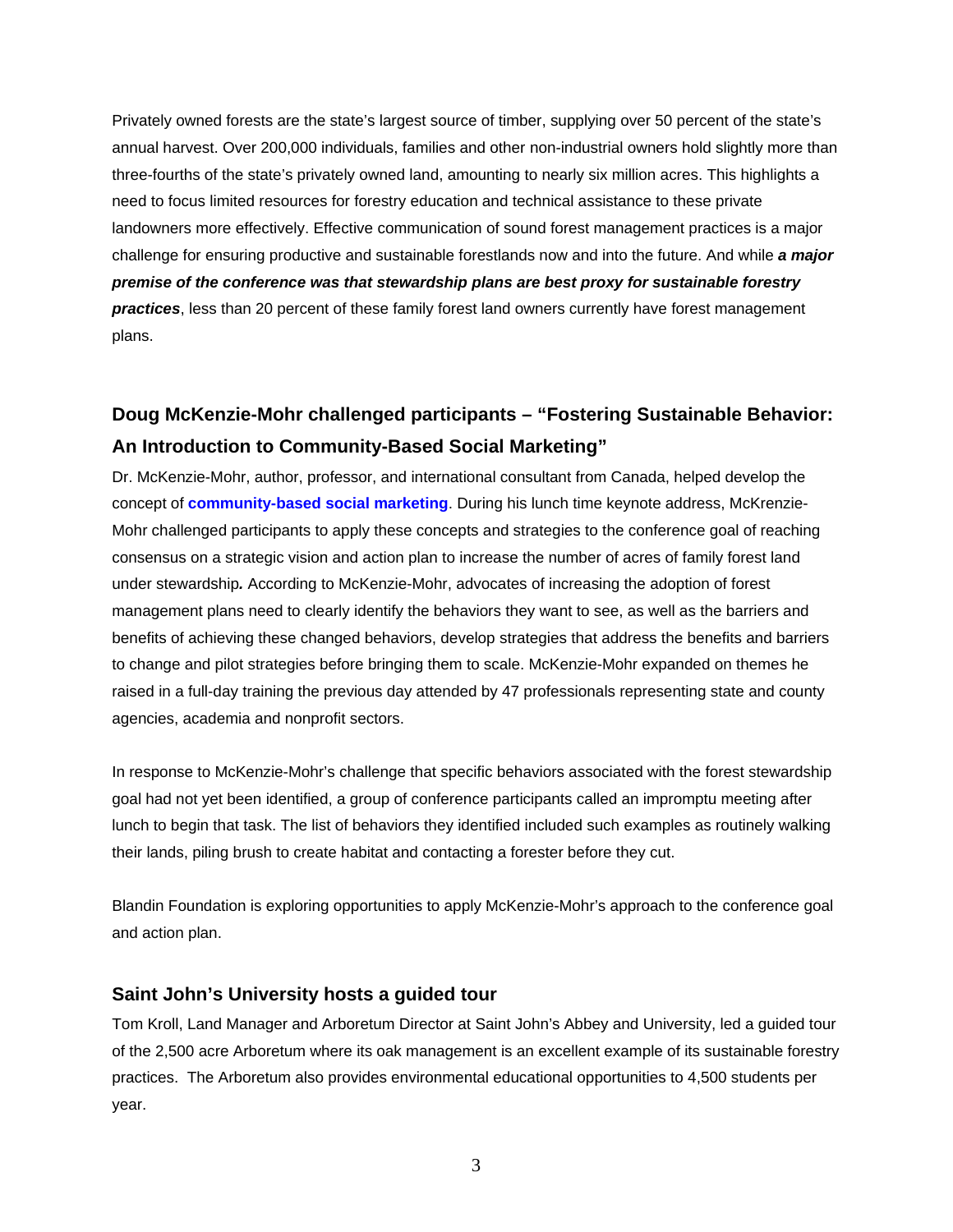#### **Conference Outcomes**

In addition to endorsing a strategic vision of dramatically increasing the number of acres of family forest land under sustainable management, participants were asked to consider a set of specific recommendations designed to achieve that vision over the next decade. The **[draft recommendations,](http://www.blandinfoundation.org/html/documents/VFVC_Family_Forest_06/Pre-conference_document_FINAL.pdf)** sent out to participants as pre-conference reading and developed over the last year by a wide range of people interested in the future of Minnesota's forests, was presented for discussion. To help inform the conference discussion, participants heard from a **[panel of forest professionals](http://www.blandinfoundation.org/html/public_vfvc%20_ffconf_061.cfm)** who shared their perspectives on the proposed recommendations.

*Participants solidly affirmed Recommendation 1: Increase family forest land under sustainable management.* Specific 2015 goals agreed to include:

- Prepare Forest Stewardship plans for 1 million acres of Minnesota family forest land that do not currently have plans
- Update, as needed, the Forest Stewardship plans on the 1.3 million acres of family forest land that already have plans
- Enroll 20 percent of family forest land about 1.2 million acres in sustainable certification programs
- Assure 80-100 full-time equivalent foresters and other natural resource professionals from both the private and public sector are available to provide stewardship plan preparation and implementation services for family forest owners.

The existing capacity to deliver stewardship plans in the state has resulted in an average of about 65,000 acres of new stewardship plans prepared per year. To meet the new goal, capacity (and demand for plans) would need to be increased by about 45,000 acres per year.

Doug Anderson, Community and Private Lands Program Supervisor for the DNR's Division of Forestry, announced that to advance the goal of enrolling 20 percent of family forest lands in third party certification systems, the DNR, with financial support from Blandin Foundation, had retained Scientific Certification Systems (SCS) to develop a scoping paper that outlines what would be required to bring the DNR's Forest Stewardship Program (FSP) under some sort of Group Certification System.

SCS looked specifically at two options for group certification: Forest Stewardship Council (FSC) group certification and Tree Farm System (ATFS) Group Certification. Anderson announced the study findings to participants. Read the **[summary](http://www.blandinfoundation.org/html/documents/VFVC_Family_Forest_06/SCS_Gap_Summary.pdf)** or **[full report](http://www.blandinfoundation.org/html/documents/VFVC_Family_Forest_06/Report%20on%20Forest%20Stewardship%20Program%20in%20Minnesota%20Final%2005.23.06.pdf)**.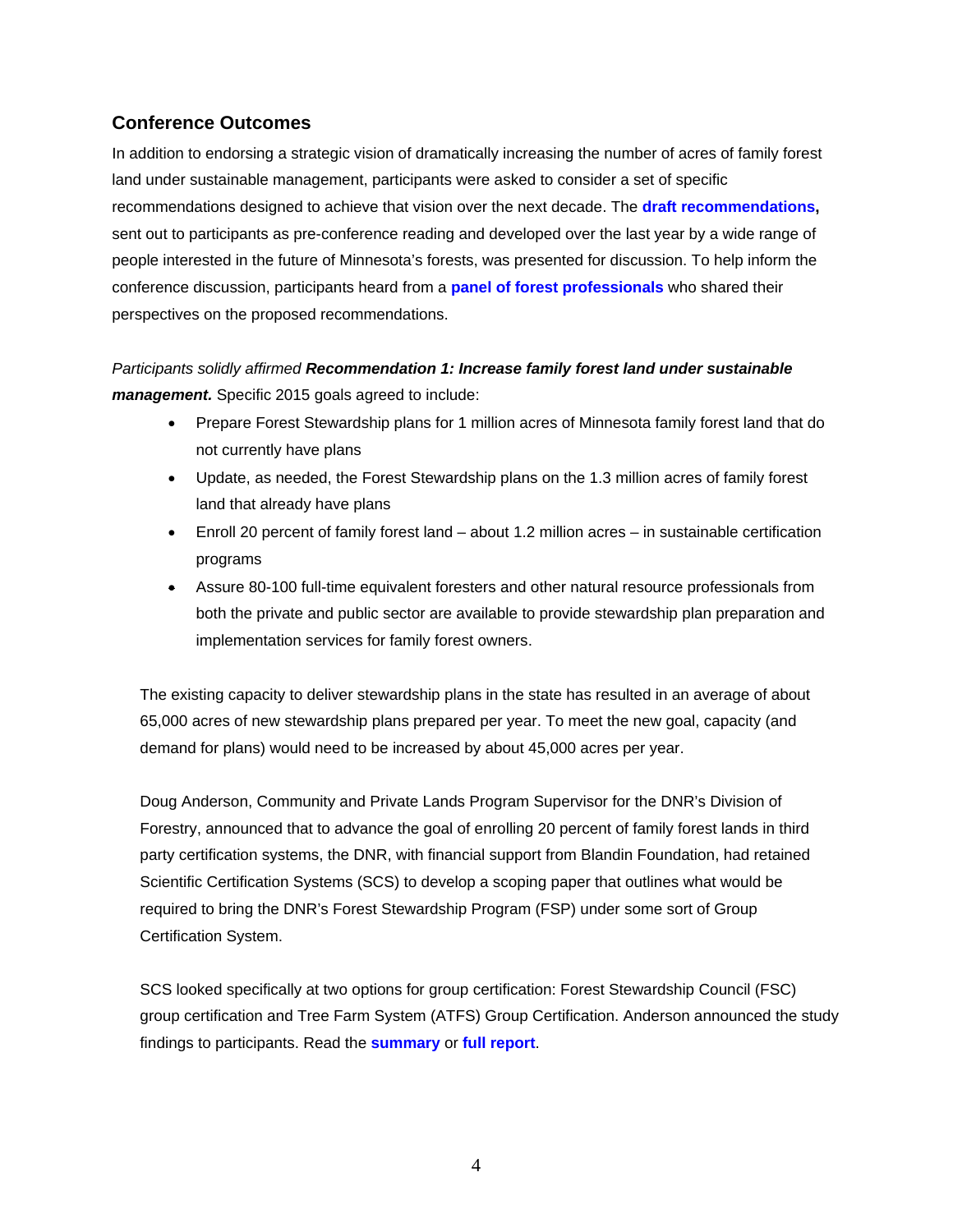In sum, the evaluators concluded that the DNR's Forest Stewardship Program is "generally compatible" with both group certification systems. However, a number of gaps were identified. Anderson reported that the Forest Stewardship Committee, the DNR, and other partners will use the report findings to assess costs and benefits of group certification. If a decision is made to move forward, and if required funding is made available, the participants in the FSP would be offered the option of joining a group designed to achieve either or both FSC and ATFS certification.

Recognizing that achieving the goal of preparing, by 2015, one million additional acres of forest stewardship plans for private landowners will require additional resources, participants strongly endorsed *Recommendation 2: Establish a Family Forest Initiative Fund of approximately \$2,000,000.00 (annual) that is self-sustaining and managed through the Forest Resource Management section of DNR.* Funds would be used to pay for preparing new Stewardship plans on family forests, updating existing Stewardship plans as cost share to land owners for plan implementation, and to support educational and technical assistance delivery to family forest land owners. **[\(See the pre-conference reading for details on the proposal for how these funds would](http://www.blandinfoundation.org/html/documents/VFVC_Family_Forest_06/Pre-conference_document_FINAL.pdf) be allocated among these purposes)**. Participants noted that these funds are unlikely to come from a single source, and recommended that the Vital Forests/Vital Communities Initiative continue to work with all interested parties to identify possible strategies for securing sustained and dedicated funding sources.

Participants discussed a number of specific strategies for creating this funding stream, including:

- Seek funds through the newly reconstituted Legislative and Citizen Commission on Minnesota Resources (LCCMR)
- **Explore opportunities through the Department of Employment and Economic** Development (DEED) and the Department of Energy (DOE) to use existing programs to provide financial and/or technical support for forest-based businesses
- **Collect a \$.125 per cord surcharge on wood harvested from family forest land.**

Participants also believe opportunities exist to enter into a coalition with others seeking dedicated sales tax revenues for natural resource management.

With the conference goal of improving the effectiveness of SFIA as a policy tool, participants endorsed **Recommendation 3: Revise the Sustainable Forestry Incentive Act.** This recommendation was based on a **[report developed by the SFIA Work Group](http://www.blandinfoundation.org/html/documents/SFIA_Revisions_FINAL_032706.pdf)**, convened by Minnesota Forestry Association (MFA) in Fall 2005.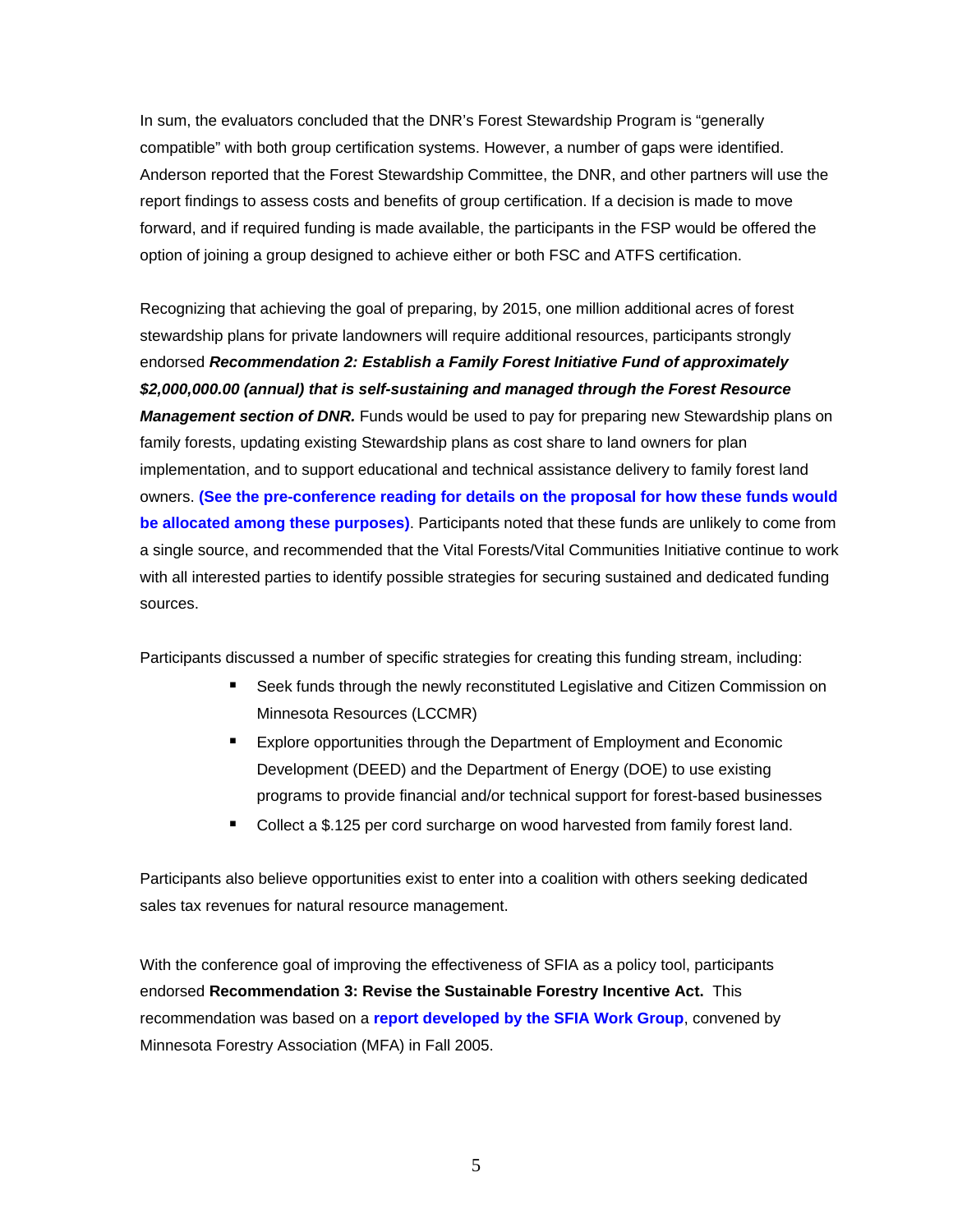Blandin Foundation announced it is prepared to move immediately to fund one of the Working Group's key recommendations: a research study to investigate optimal SFIA incentive payment structures. In response to the presentation by Doug McKenzie-Mohr, conference participants urged that the research be used to identify other, non-monetary, incentives for participation in SFIA, such as a visit by a forest professional.

Participants discussed a number of ideas developed under the leadership of Saint John's Arboretum Director Tom Kroll in support of **Recommendation 4: Revamp the** *ad valorem* **property tax system's inherent bias to overtax undeveloped land in comparison to developed land with respect to the public services provided to their owners.** Currently the tax rates for undeveloped forests and other wild land are the same as for an urban home site or a rural home site, despite the fact that developed sites need many more services than undeveloped land (*e.g.* schools, police and roads). Such a disparity helps drive parcelization and development of forest lands. Further, undeveloped agricultural land is currently taxed at about half the rate of undeveloped forest land.

Kroll suggested a number of specific steps to address these disparities, including:

- Lead a reassessment of Minnesota's property tax system to reduce the tax rate for the classification "timberland" (old 2b) from 1.00 to 0.55 to match undeveloped agriculture land
- Establish clear minimum criteria for participation in this class that will promote forest sustainability
- Assure that the revised system is available to all forest landowners who meet minimum criteria
- Assure that undeveloped land now in the "seasonal recreational" class is also eligible for this benefit.

Kroll noted that a recent **[Department of Revenue \(DOR\) report, drafted at the request of the](http://www.taxes.state.mn.us/taxes/property/other_supporting_content/final_timber-woodlands_report.pdf) Minnesota State Legislature**, addresses some of these points. The Vital Forests/Vital Communities Advisory Board, in collaboration with the Minnesota Forest Resources Council and other key partners, is committed to exploring opportunities to leverage and build on the DOR's recommendations as a key strategy for protecting Minnesota's forest land base and increasing the number of acres under stewardship.

#### **Participant Feedback about the Conference**

Fifty-six (or 77 percent) of 73 conference participants completed the conference evaluation. Public land managers, representatives from environmental/conservation organizations and forest land owners comprised nearly 60 percent of the participants with state officials, private citizens, consultants, academics and others from industry present as well.